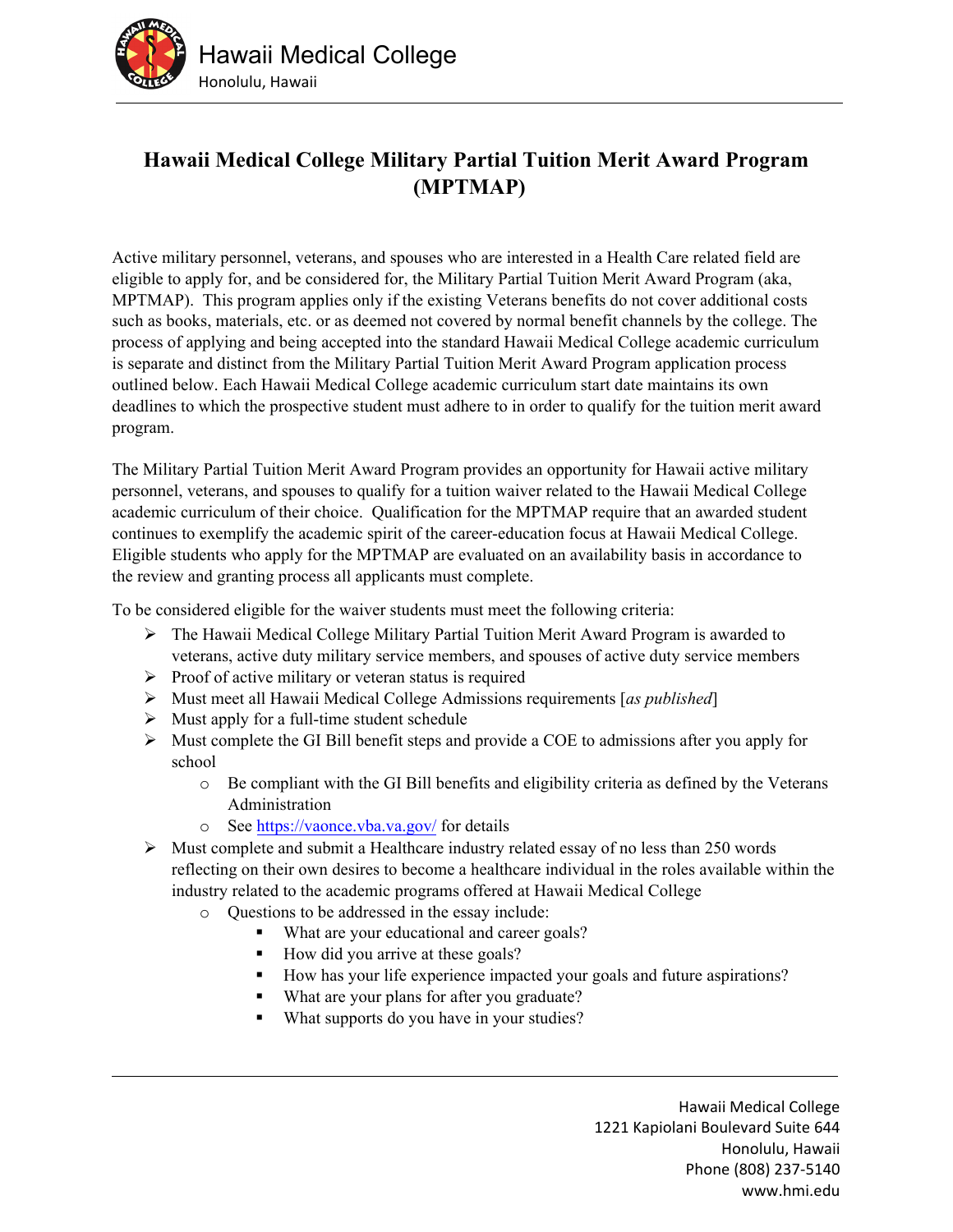

Accepted MPTMAP students, while attending, will be eligible for up to \$2000 off the 2019/20 published degree curriculum tuition costs **and** are required to adhere to the administrative and academic standards as published in the catalog while completing their program of study at Hawaii Medical College:

- $\triangleright$  Individual MPTMAP amounts may NOT exceed the actual tuition for the program approved
- Must be enrolled and engaged in a minimum of 5 credits per module within **each** 10-week academic session [*unless the externship is the final course*]
- $\triangleright$  Are evaluated for the continuation of eligibility at the end of each 10-week session
- $\triangleright$  Must achieve a minimum 10-week GPA of 3.2 as determined by each of the academic progress evaluation points during their first Academic Year [30 weeks] of the program
- $\triangleright$  Must achieve a minimum cumulative GPA of 3.4 at the end of the 30-week academic evaluation point [academic year]
- Recognize that ANY failed courses, grade of "F" are NOT covered under MPTMAP. All "F" grades earned in any course must be reattempted at the standard tuition rate.
- Understand that multiple course withdrawals [*including repeat attempts*] are not covered under the MPTMAP, and, any course that is withdrawn from **more than** once will remove eligibility for MPTMAP for the subsequent 10-week session.
	- o A student may not withdraw from more than 4 total course attempts under the program
- $\triangleright$  Attendance must be documented as greater than ninety percent [90%] of the scheduled classroom lecture requirements for each course that a MPTMAP is granted
- $\triangleright$  Must progress through the program at a rate of completion rate of eighty-five percent [85%] of the scheduled credits to date to maintain eligibility
- In addition, at the completion of the 1st Academic Year [30-weeks], **for a minimum of 10-weeks**, **all** MPTMAP students will be required to provide tutoring to current Hawaii Medical Students prior to graduation OR participate in the America Reads tutoring program for  $1<sup>st</sup>$  and  $2<sup>nd</sup>$  grade students in their school district **OR** participate in the Hawaii Parents and Children Together program.

Military Partial Tuition Merit Award Program students are required to:

- $\triangleright$  Maintain good academic and social standing and meet all requirements of Satisfactory Academic Progress
- $\triangleright$  Be responsible for all non-tuition related expenses within their academic program
- $\triangleright$  Meet all GI Bill required deadlines

Students who were approved, and, were recipients of MPTMAP, and were disqualified for not meeting or maintaining the academic requirements may petition for reinstatement upon completion of a 10-week academic session where they MEET the requirements. The petition must outline the extenuating circumstances, such as a verified illness, accident, or circumstances beyond the students' control, that prevented the student from meeting the required academic standards.

> Hawaii Medical College 1221 Kapiolani Boulevard Suite 644 Honolulu, Hawaii Phone (808) 237‐5140 www.hmi.edu